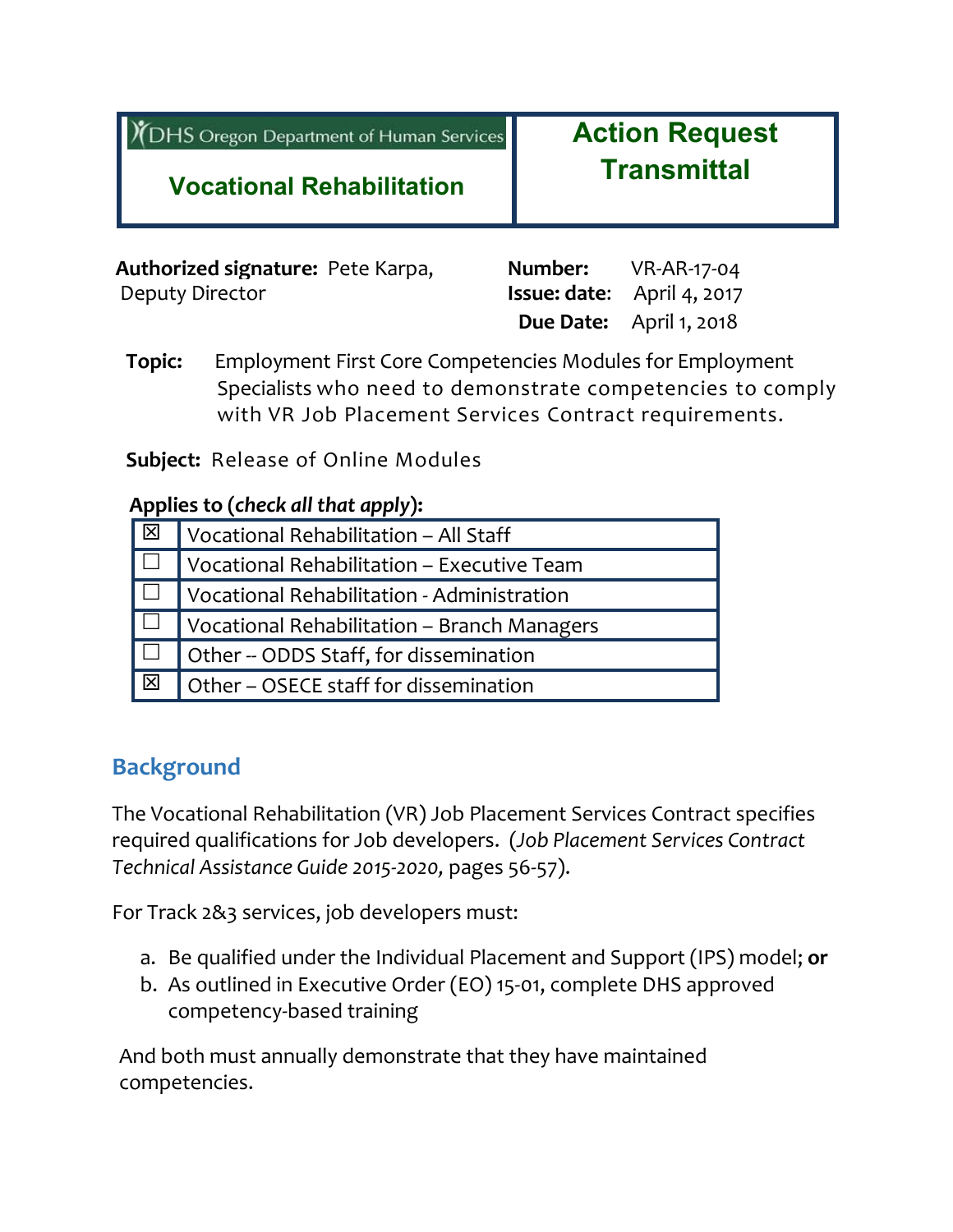The Office of Developmental Disabilities Services (ODDS) has created a series of online modules that are designed to fulfill the first year demonstration of competency as outlined in EO 15-01.

# **Authority**

- DHS/VR Job Placement Services contract language
- *Job Placement Services Contract Technical Assistance Guide 2015-2020*. This guide can be found on the VR internet site by going to the Provider page. To link directly, go to:

[http://www.oregon.gov/DHS/EMPLOYMENT/VR/Documents/Job%20Place](http://www.oregon.gov/DHS/EMPLOYMENT/VR/Documents/Job%20Placement%20TAG.pdf) [ment%20TAG.pdf](http://www.oregon.gov/DHS/EMPLOYMENT/VR/Documents/Job%20Placement%20TAG.pdf)

# **Action Required**

VR contract staff will begin utilizing the new requirement as of the dates in the ODDS transmittal.

VR branch staff will use the ODDS transmittal to answer potential questions by VR's contracted job developers.

For your information, the module links appear below:

These modules are posted on iLearn. Once logged in to iLearn these links will take you directly to the course to be completed.

- DHS DD EP 101 Introduction to Supported Employment <http://go.usa.gov/xKzrw>1 hour
- DHS DD EP 101 Discovery and Career Planning <http://go.usa.gov/xKzrA>1 hour
- DHS DD EP 103 Marketing and Job Development <http://go.usa.gov/xKzr6>30 min
- DHS DD EP 104 Workplace and Job Analysis <http://go.usa.gov/xKzrM>30 min
- DHS DD EP 105 Job Coaching: Task Design and Training <http://go.usa.gov/xKzrt>30 min